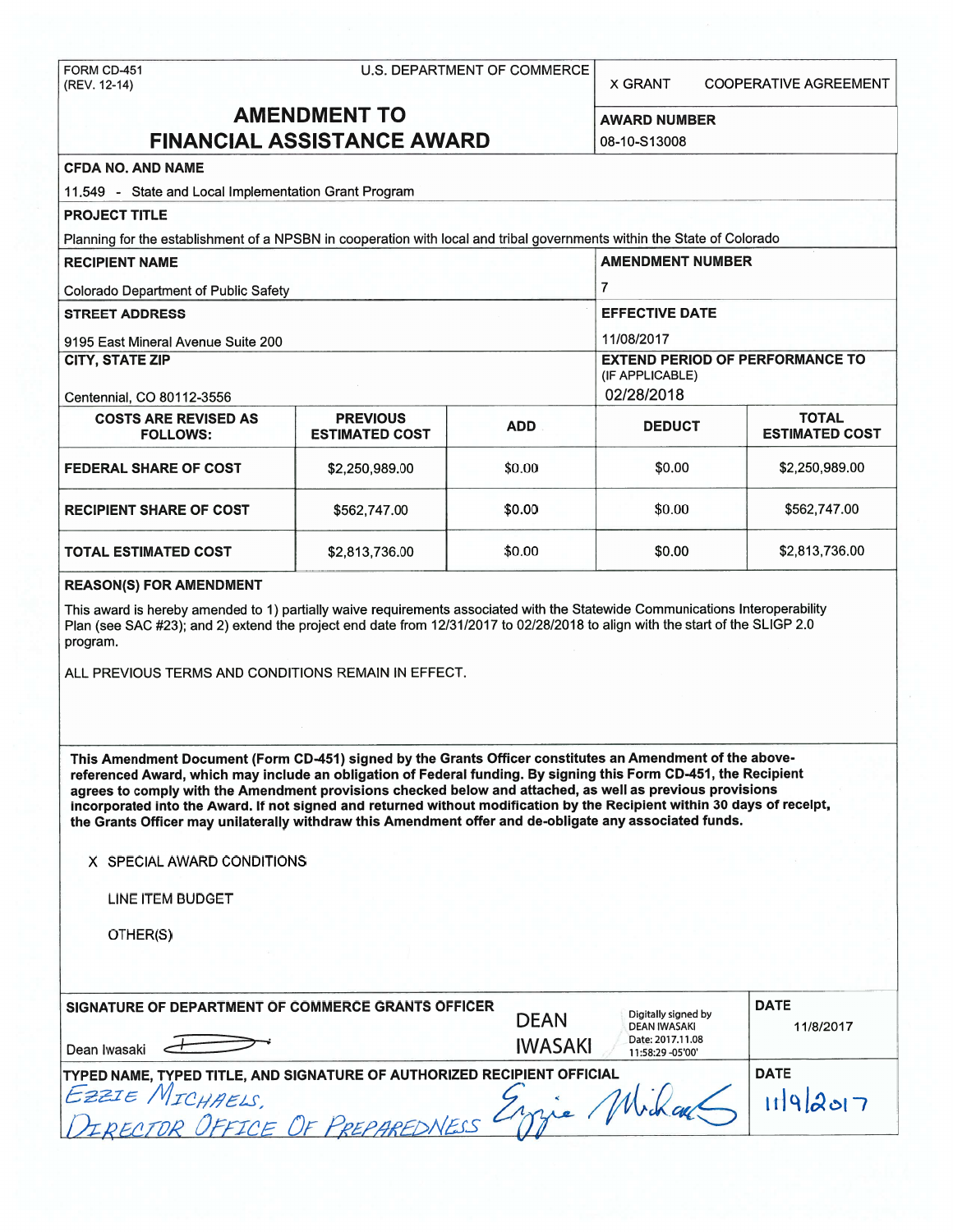Award Number: 08-10-S13008, Amendment Number 7 Federal Program Officer: Michael Dame Requisition Number: 17001 Employer Identification Number: 840644741 Dun & Bradstreet No: 828955315 Recipient ID: 0817524 Requestor ID: 0817524

# **Award ACCS Information**

| <b>Bureau</b><br>Code | <b>FCFY</b> | <b>Project-Task</b> | Org Code               | <b>Obi Class</b> | <b>Obligation Amount</b> |
|-----------------------|-------------|---------------------|------------------------|------------------|--------------------------|
| 61                    | 2013        | 8150000-000         | 11-00-0000-00-00-00-00 | 41-19-00-00      | \$0.00                   |

### **Award Contact Information**

| <b>Contact Name</b> | <b>Contact Type</b> | Email                      | <b>Phone</b> |
|---------------------|---------------------|----------------------------|--------------|
| Ms. Esther Son      | Administrative      | esther.son@state.co.us     | 7208526627   |
| Mr. Ezzie Michaels  | <b>Technical</b>    | ezzie.michaels@state.co.us | 7208526607   |

Nuria Martinez<br>
100 Bureau Drive, MS 1650<br>
100 Bureau Drive, MS 1650<br>
100 Bureau Drive, MS 1650 100 Bureau Drive, MS 1650 (301) 975-6215 (301) 975-4166

# **NIST Grants Officer: NIST Grants Specialist:**

Gaithersburg, MD 20899-1650 Gaithersburg, MD 20899-1650